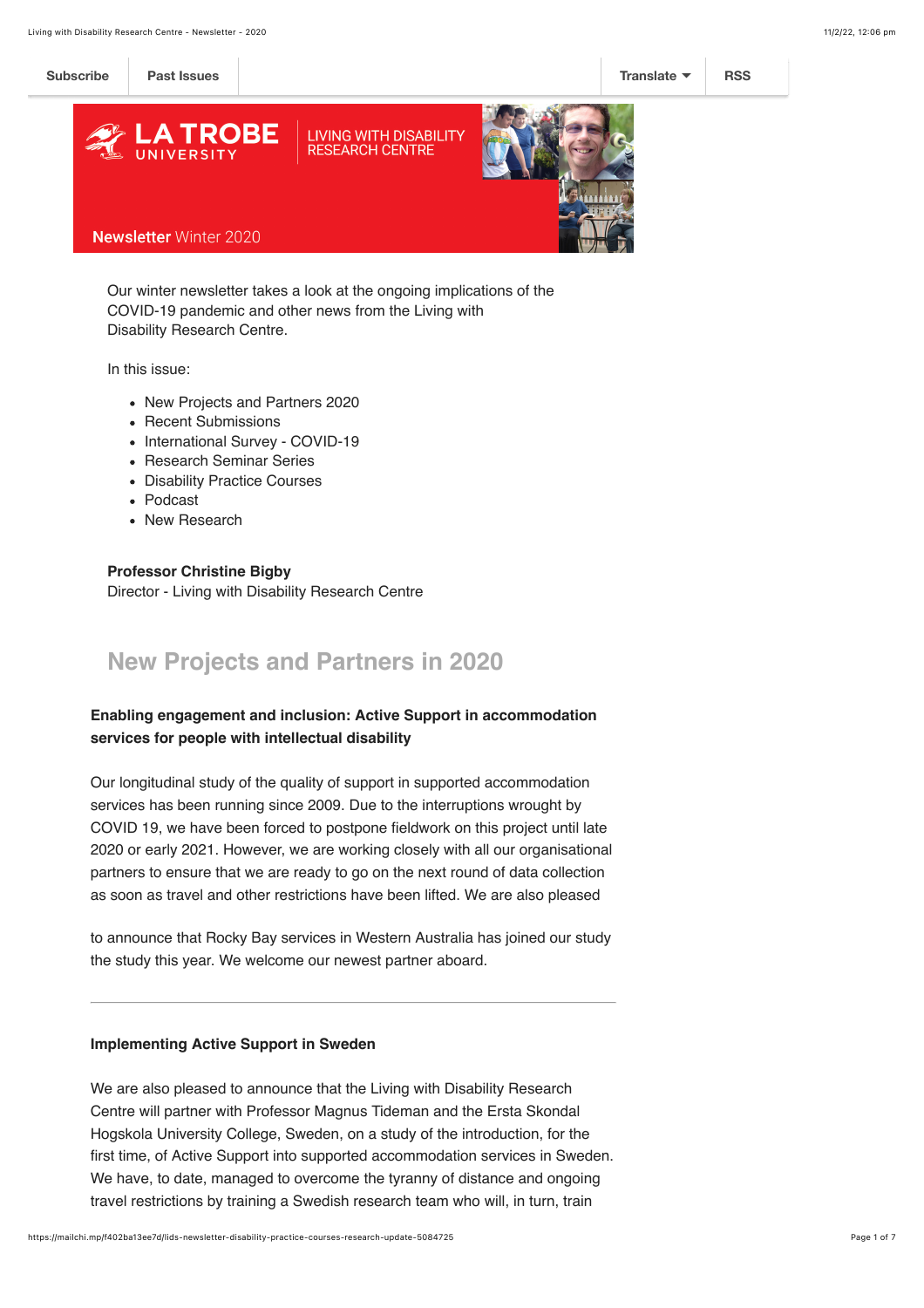disability support staff in Active Support.

### **Models for facilitating community participation of adults with cognitive impairment**

The Living with Disability Research Centre, in collaboration with NDS, has recently embarked on the final phase of our Community Participation project. Community participation, an ill-defined and slippery concept, has been a long held but seldom realized aim of disability policy. In the first phase of this project, we developed conceptual clarity about different types of interventions designed to support community participation for people with intellectual disabilities. The second phase prepared five in depth case studies of organisations which had a reputation for successfully using these different approaches to supporting community participation. These case studies focussed on interventions to support development of friendships, identity and belonging and convivial encounters.

The final phase of the project involves translating our research findings into accessible materials including, among other things, a guide for practice for each type of intervention and a webinair.

Links to the articles and to the overarching report and executive summary from this study to date can be found below. You may also be interested in the NDIS Sector Development Podcast, in which NDS staff and Professor Bigby discuss

findings from the project about how to design effective supports to facilitate community participation.

Article: [Community Participation - Scoping Review](https://onlinelibrary.wiley.com/doi/full/10.1111/jar.12390) Article: [Community Participation - Arts Project](https://www.tandfonline.com/doi/full/10.1080/23297018.2020.1753231) Article: [Community Participation - Convivial Encounters](https://www.tandfonline.com/doi/full/10.3109/13668250.2020.1812178) Final Report: [Community Participation - Final Report](https://www.latrobe.edu.au/__data/assets/pdf_file/0017/1162421/2019-Final-Revised-Full-report-Bigby-et-al-Community-Participation-3-Dec-201....pdf) Podcast: [Community Participations - Effective Supports](https://player.whooshkaa.com/episode/381683)

## **Recent Submissions**

In July, Living with Disability Research Centre staff made three submissions to the Joint Parliamentary Standing Committee on the National Disability Insurance Scheme. The committee undertakes inquiries into specific aspects of the Scheme.

Professor Bigby made a submission to the Committee's inquiry on the NIDS workforce. The central proposition of Bigy's submission was that if the NDIS is to succeed in its promise of improving the choice and control and social participation of people with disability, then knowledge and skills for working with particular groups of people with disabilities need to be identified, core competencies and training developed, and some form of regulatory or accreditation system put in place to ensure workers have the skills required to deliver quality support. Bigby recommended that training be tailored to specific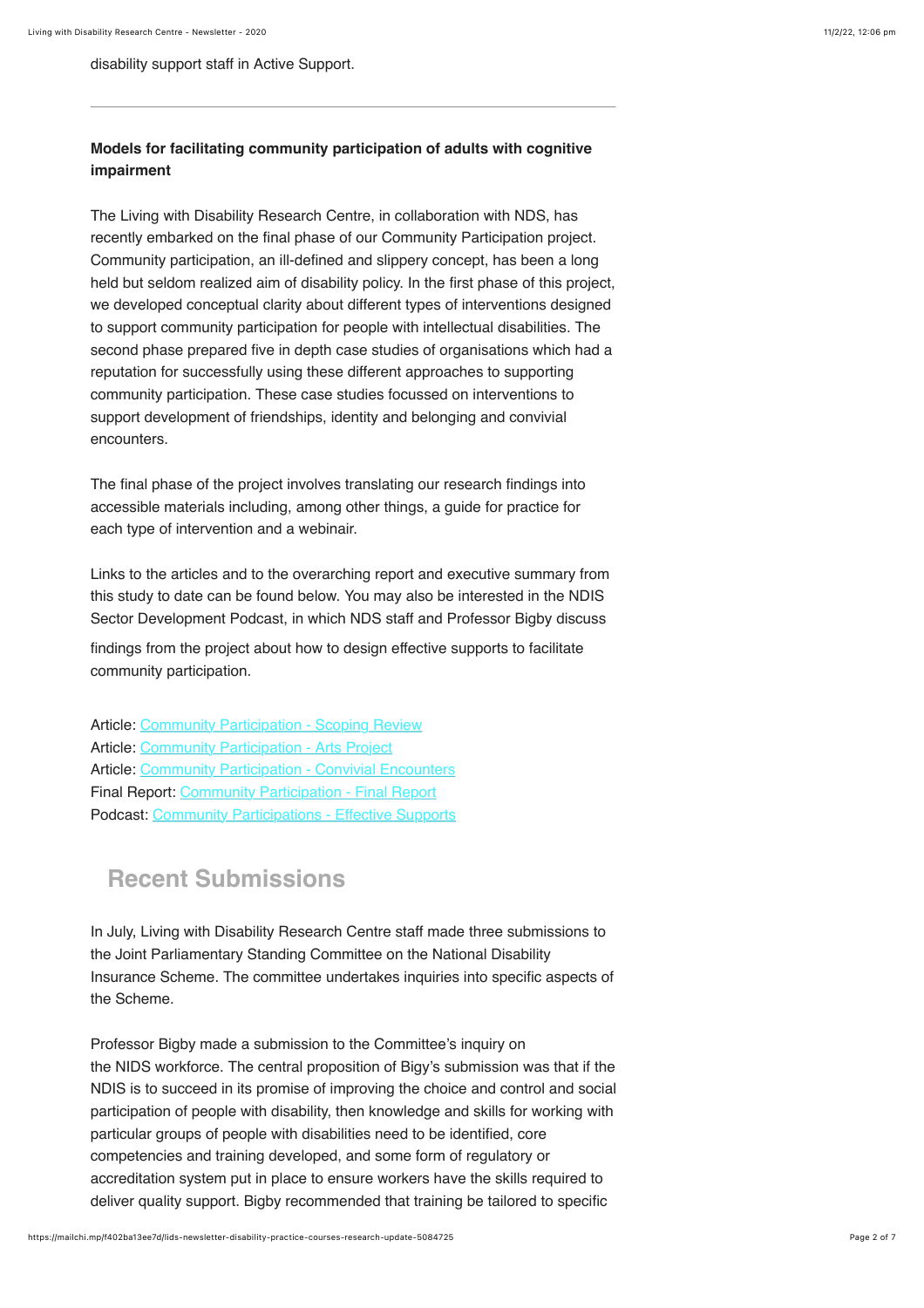segments of the workforce and based on evidence about the knowledge and skills that lead to good practice and outcomes for specific groups of people supported. She noted the need for uniform national benchmarks and accreditation for the training of those working in the sector. Bigby also spoke to the committee and answered a series of questions on notice.

Professor Bigby also made a submission to the Committee's Inquiry into the NDIS Quality and Safeguards Commission, which is examining systemic and ongoing issues about the operations of the Commission. Bigby's submission was primarily in relation to the adequacy and effectiveness of the NDIS Practice Standards and focused on direct support staff and front line managers supporting people with intellectual disabilities living in group homes.

Bigby recommended that the National Disability Insurance Scheme (Provider Registration and Practice Standards) Rules 2018 and the associated National Disability Insurance Scheme (Quality Indicators) Guidelines 2018, be amended:

- a. to create an additional Module to promote improved quality and safeguarding in group homes by implementing Active Support, and
- b. to require that provider's supervision practices go beyond individual supervision to include all five tasks of Practice Leadership, and
- c. to require provider's internal audit arrangements include regular structured observation of practice of Active Support, and an annual independent report on the quality of Active support practice and practice leadership in their groups which support people with intellectual disabilities.

PhD Candidate, Jade McEwen, also made a submission concerned with NDIS practice standards and audit processes and outlined how methods used to determine compliance do not reliably monitor service quality in ways which identify good or poor quality support.

To view any of these submissions, please click on the links below:

Bigby: [Quality and Safeguards](https://www.latrobe.edu.au/__data/assets/pdf_file/0008/1162475/sub_06QS.pdf) Bigby: [Workforce](https://www.latrobe.edu.au/__data/assets/pdf_file/0004/1162633/Sub_Bigby_WF.pdf) McEwen: [Quality and Safeguards](https://www.latrobe.edu.au/__data/assets/pdf_file/0008/1162466/Sub_McEwen_QS.pdf)

# **Impact of COVID-19**



You will have recently received an email from us about an international survey our Research Centre is conducting with partners in 19 countries. The survey is concerned with the impact of COVID-19 on individuals with intellectual and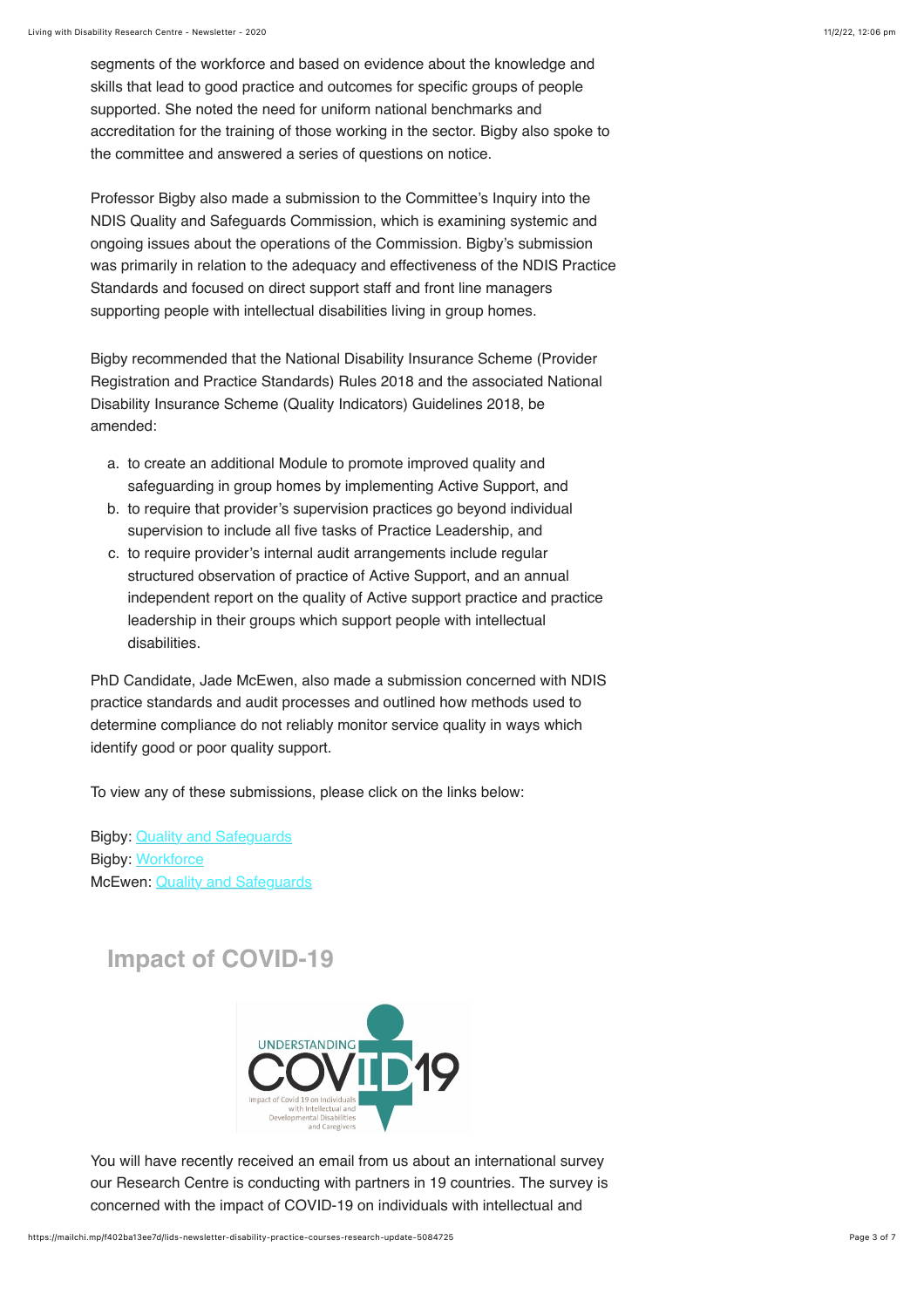developmental disabilities, their families and service providers.

The survey is part of a project that is being led by the Centre for Disability Studies, University College Dublin, Ireland, and comprises a team of 26 researchers from around the world. Professor Christine Bigby, Director of the Living with Disability Research Centre, is the Australian co-investigator on the study.

If you haven't participated already, we invite you and members of your network to take part in the survey. We would also be grateful if you would share this email with others who you think may be interested. The survey can be completed by family members of people with intellectual disabilities, direct support workers or others involved in service delivery or advocacy with people with intellectual disabilities.

To take part, please click on the link below, then click on the link to the English version of the survey for Australian participants.

**[Go to Survey](https://www.ucd.ie/psychology/ucdcentrefordisabilitystudies/covid19idd/)**

### **Research Seminar Series**



The Living with Disability Research Centre's 2020 Research Seminar Series continues in Semester 2. Each seminar focuses on issues important to people with intellectual disability or acquired brain injury. And each seminar usually presents findings from a current or recently completed Living with Disability Research Centre project. If you miss a seminar, you can always access slides from the completed presentations here: [Research Seminar Series](https://www.latrobe.edu.au/lids/resources/conferences)

### **Research Seminar Series - Semester 2 Programme**

Dr Alan Hough The NDIS Quality and Safeguarding scheme in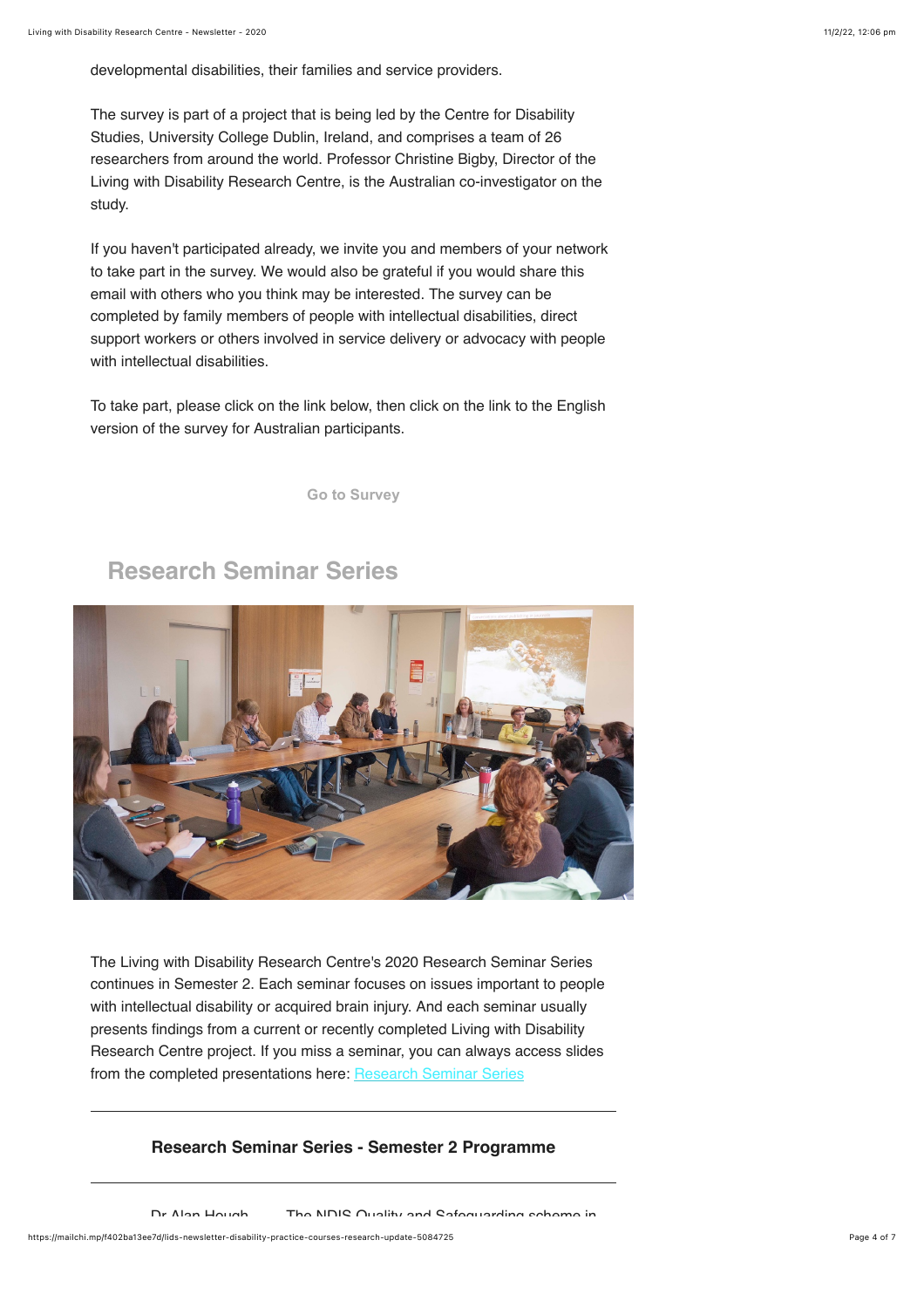|                                              | DI MIAII FIUUYII                                                                            | The triblio Quality and oaleguatumly schleme in<br>context                                                                                                                                                                                                                                                |
|----------------------------------------------|---------------------------------------------------------------------------------------------|-----------------------------------------------------------------------------------------------------------------------------------------------------------------------------------------------------------------------------------------------------------------------------------------------------------|
| Sep 9                                        |                                                                                             |                                                                                                                                                                                                                                                                                                           |
|                                              | Jade McEwen                                                                                 | Administrative compliance or personal outcomes?<br>Exploring service quality from the perspective of<br>leaders and frontline staff in day service<br>organisations                                                                                                                                       |
| <b>Emeritus Professor</b><br>Jacinta Douglas |                                                                                             | Living well with acquired neurological disability:<br>The things that help, the things that get in the way                                                                                                                                                                                                |
| <b>Oct 14</b><br>Dr Kerryn Bagley            |                                                                                             | How personal perspectives shape health<br>professionals' perceptions of Fetal Alcohol<br>Spectrum Disorder and risk                                                                                                                                                                                       |
|                                              | Professor<br>Christine Bigby                                                                | <b>Emeritus Professor</b><br>Jacinta Douglas                                                                                                                                                                                                                                                              |
| <b>Nov 11</b>                                |                                                                                             |                                                                                                                                                                                                                                                                                                           |
|                                              | Implementing the<br>La Trobe Support<br>for Decision<br><b>Making Practice</b><br>Framework | Findings from the trial of the SDM practice<br>framework training. This training aimed to<br>increase the capacity of those who support<br>people with cognitive disabilities to provide rights<br>based support. Bigby and Douglas will also reflect<br>on the experiences of several organisations that |

have adopted the La Trobe Support for Decision

Making Practice Framework

# **Disability Practice Courses**



We would like to extend a warm welcome to all the new students who have joined us for the second second semester. We know that the Australian workforce is facing significant challenges during this period of uncertainty. It was wonderful to see so many new enrolments for our Disability Practice Courses and to know that some students have taken advantage of the discounted rates for our Graduate Certificate in Disability Practice as part of the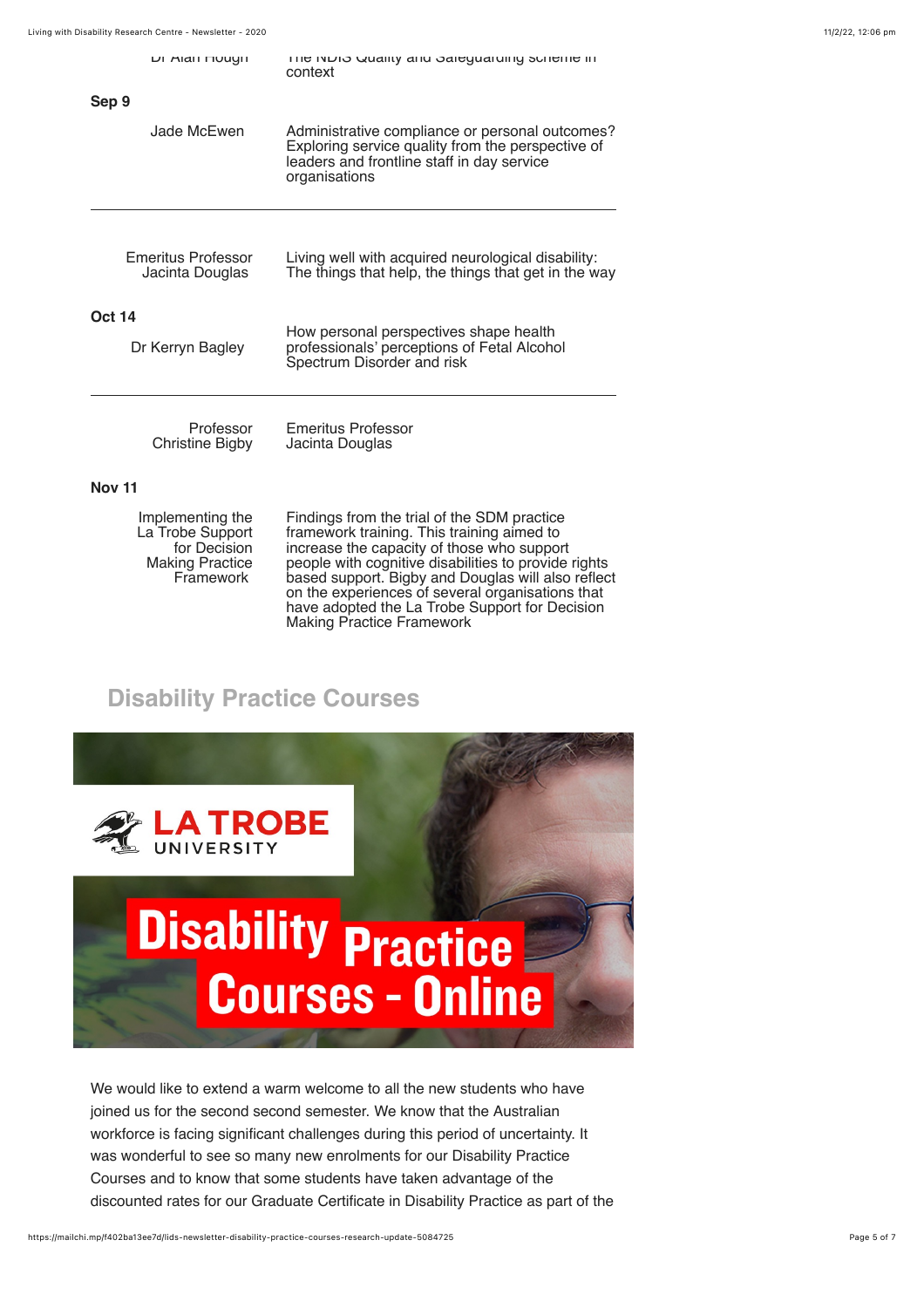Federal Government's COVID-19 relief package.

Our flexible, online courses equip students to undertake a range of challenging and exiting roles in the rapidly growing disability sector and can lead to a satisfying career in improving the lives of people with disabilities and their communities. If you would like more information about the any of the courses we offer, please contact our course coordinator, Dr Sian Anderson, with any queries.

Email: [Sian.Anderson@latrobe.edu.au](mailto:sian.anderson@latrobe.edu.au) Telephone: 94795495

### **Podcast**

#### **Identity, Sexuality and LGBTIQA+ People with Intellectual Disability**

Tune in to the latest he ASID podcast to hear Dr Lizzie Smith, from the Living with Disability Research Centre, and her colleague, Kathryn Bartlett, share findings from their project titled Rainbow Me. Episode 2, Season 3 of the ASID podcast series is devoted to exploring how far we have come in understanding and celebrating the sexuality experiences and identities of LBGTIQA+ adults who have intellectual disability. To listen to our colleagues talk about what supports or impedes social inclusion of people with intellectual disability who are LGBTQIA+ or gender diverse in disability and LGBTQIA+ spaces and services, click on the link below.

**[Listen to Podcast](https://protect-au.mimecast.com/s/QMA7C71ZlLu92JXvsWhHqX?domain=player.whooshkaa.com)**

# **New Research**

New research publications by our staff at the Living with Disability Research Centre.

Araten-Bergman, T., & Bigby, C. (2020) Violence Prevention Strategies for People with Intellectual Disabilities: A Scoping Review. *Australian Social Work*.  $DOI: 10.1080$ 

Bertram, T., Power, E., Douglas, J., & Tougher, L. (2020) Friendships after severe traumatic brain injury: A survey of current speech pathology practice. *Brain Injury*. 34(1), 1020-1030. DOI: 10.108

Bigby, C. (2020) The significance of research to practice during the COVID-19 pandemic. *Research and Practice in Intellectual and Developmental Disabilities*. 7(1) 1-4. DOI: [10.1080/23297018.2020.1765847](https://doi.org/10.1080/23297018.2020.1765847)

Bigby, C., & Anderson, S. (2020). Creating opportunities for convivial encounters for people with intellectual disabilities: "It looks like an accident". *Journal of Intellectual & Developmental Disability*. DOI: [10.3109/13668250.2020.1812178](https://doi.org/10.3109/13668250.2020.1812178)

Browning, M., Bigby, C., & Douglas, J. (2020) A process of decision-making support: Exploring supported decision-making practice in Canada. *Journal of Intellectual & Developmental Disability*. DOI: 10.3109/13668250.2020.1789